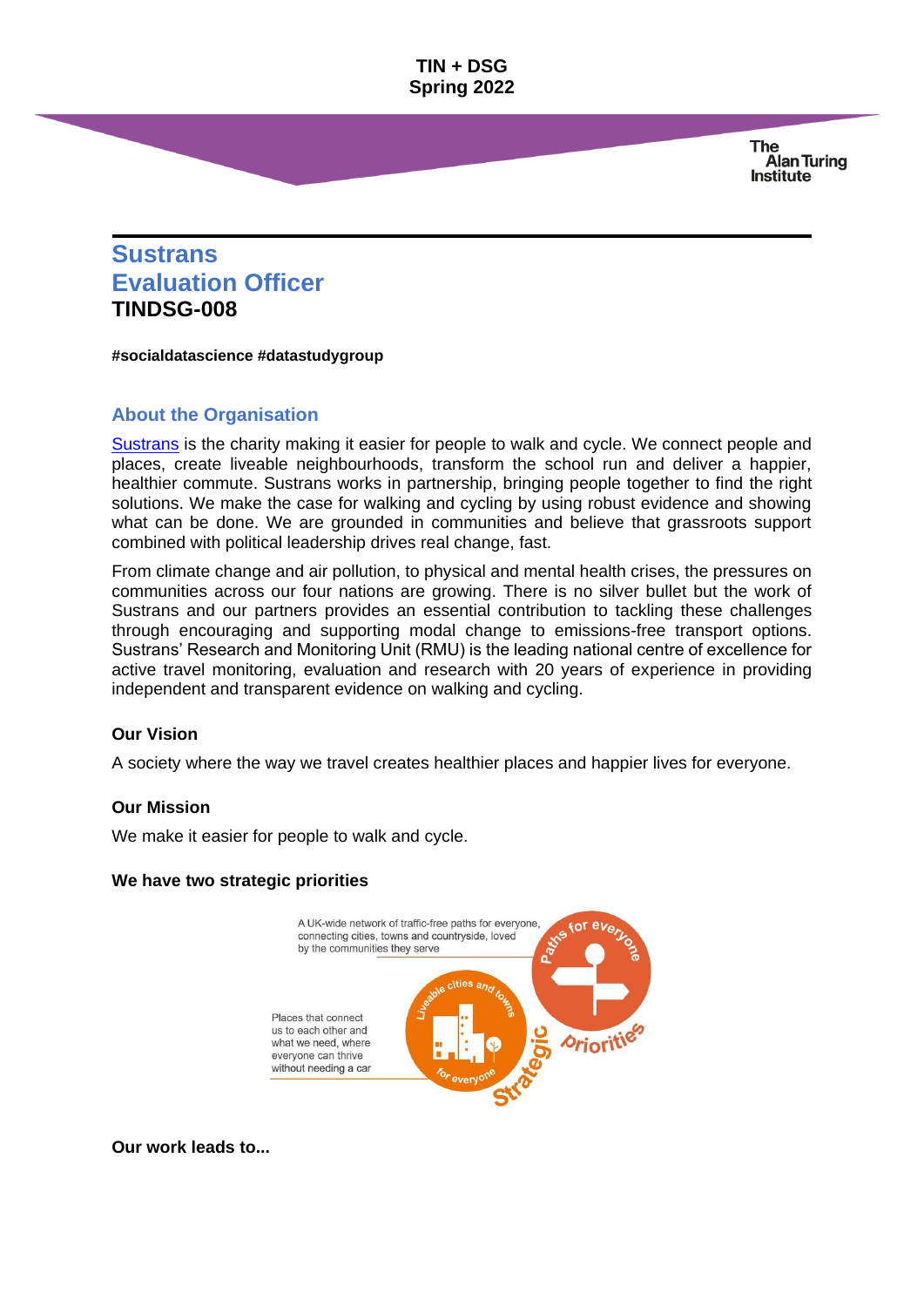

# **Role Description and Responsibilities**

The intern will have a key role within the What Works team of Sustrans' Research & Monitoring Unit. The intern will report to the Head of Impact and working closely with our team of analysts.

RMU are specialists in designing and implementing approaches to assess what works in encouraging active travel behaviour and the effects of infrastructure interventions. The team designs and manages primary data collection but also have the added benefit of a Sustrans national evidence base of walking and cycling data. Our portfolio ranges from monitoring and evaluation of local projects to nationwide programmes with international significance.

We know that people, individually, benefit from walking and cycling, and society overall benefits when more of us are walking and cycling. But those benefits are not enjoyed equitably. Making it easier for people to walk and cycle leads to healthier places and happier lives, but not currently for everyone. Working closer to our values will mean that we must change our working practices to be truly for everyone rather than building where there is least resistance. We would like this change to be led by data and evidence as much as our ability to engage with different communities.

Our challenge is to bring data together that can help us understand the extent to which our work is equitable – for everyone. The questions we would like to investigate are:

- Whether the projects and infrastructure that we have delivered to date are geographically biased e.g. predominantly reaching affluent white communities
- How we can use data to inform future delivery to be more equitable

The data and information we have available for this include:

- GIS based location data of our projects and infrastructure
- Deprivation and Census data
- User surveys, including opinions from in-person surveys on cycle routes
- Automatic and manual count (e.g. traffic) data from our infrastructure projects

The intern's responsibilities may include:

#### **Analysis:**

- 1. Familiarisation with the datasets Sustrans has available, and the identification and collection of any relevant external datasets.
- 2. Developing methodology to allow inference on who is likely to have access to Sustrans projects and infrastructure, identifying biases, inequalities and usage patterns. This may include elements of spatial analysis, natural language processing, and time series analysis across heterogeneous datasets.
- 3. Making recommendations for how we can use data to inform future delivery to make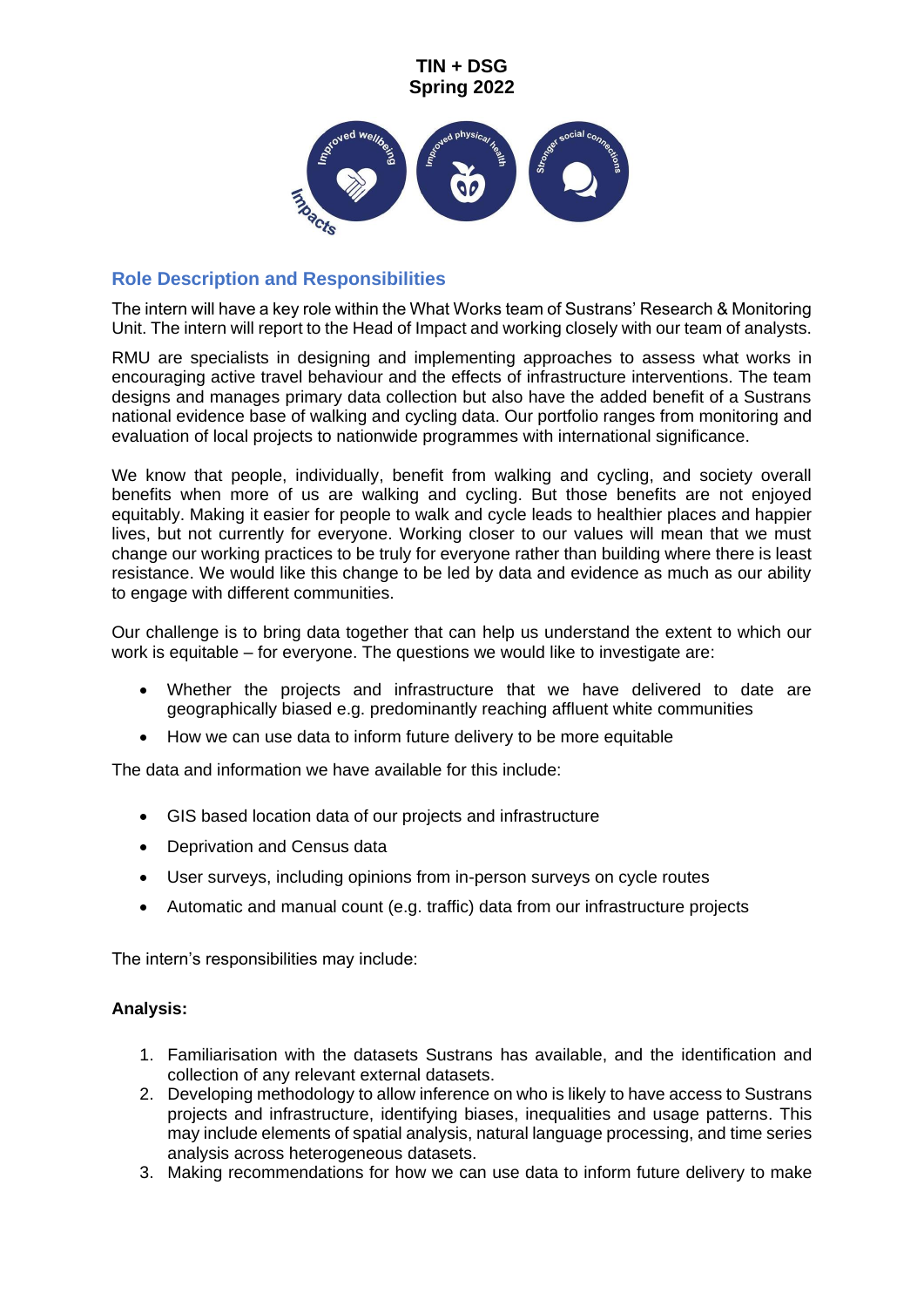our projects more equitable, and considering "what would happen if" scenarios.

- 4. If required, work with colleagues and learning resources to get up to speed on the use of Arc GIS, R and Power BI (the main analysis tools Sustrans will use for this)
- 5. Prepare a Data Study Group challenge focused on further developing and expanding the methodologies and analyses scoped during the internship, and represent the organization during the event.

### **Sharing learning and communication:**

- 6. Work closely with other analysts in the team, and communicate regularly about the project to the Research and Monitoring Unit
- 7. Ensure that any analysis and dashboard reporting is usable and accessible to colleagues
- 8. Talk to colleagues across the organisation including, but not exclusively, our colleagues with an Equality, Inclusion and Diversity remit and those working on the National Cycle Network (from engineering to volunteers)
- 9. Ensure that all material produced complies with the charity's guidance on branding, tone of voice and key messages, positively contributing towards raising Sustrans' profile

# **Expected Outcomes**

For current and historic projects:

- key demographics of who lives close to projects and infrastructure
- a summary of key demographic reach by UK nations, regions and local authorities
- changes in key demographic reach over time
- if/where possible a comparison of survey data to Census data to see who we observe as using our projects/infrastructure vs who lives close

For future projects:

- the ability to update the analyses as new projects and infrastructure come online
- approaches for evaluating 'what would happen if' scenarios when formulating our projects

Project documentation including for example:

- A dashboard in Arc GIS or Power BI to display the results.
- Technical notes of processes and analysis developed
- Narrative of the task and outcomes to help bring the project to live to colleagues

### **Supervision and Mentorship**

The intern will be part of the What Works team within Sustrans RMU and report to the Head of Impact.

Sustrans is committed to continuous improvement through learning and development. Each individual sets out learning and development through Sustrans' personal impact and development process. The personal impact and development plans are reviewed regularly, and between meetings there is continuous dialogue between colleagues and their managers with monthly 1-2-1's.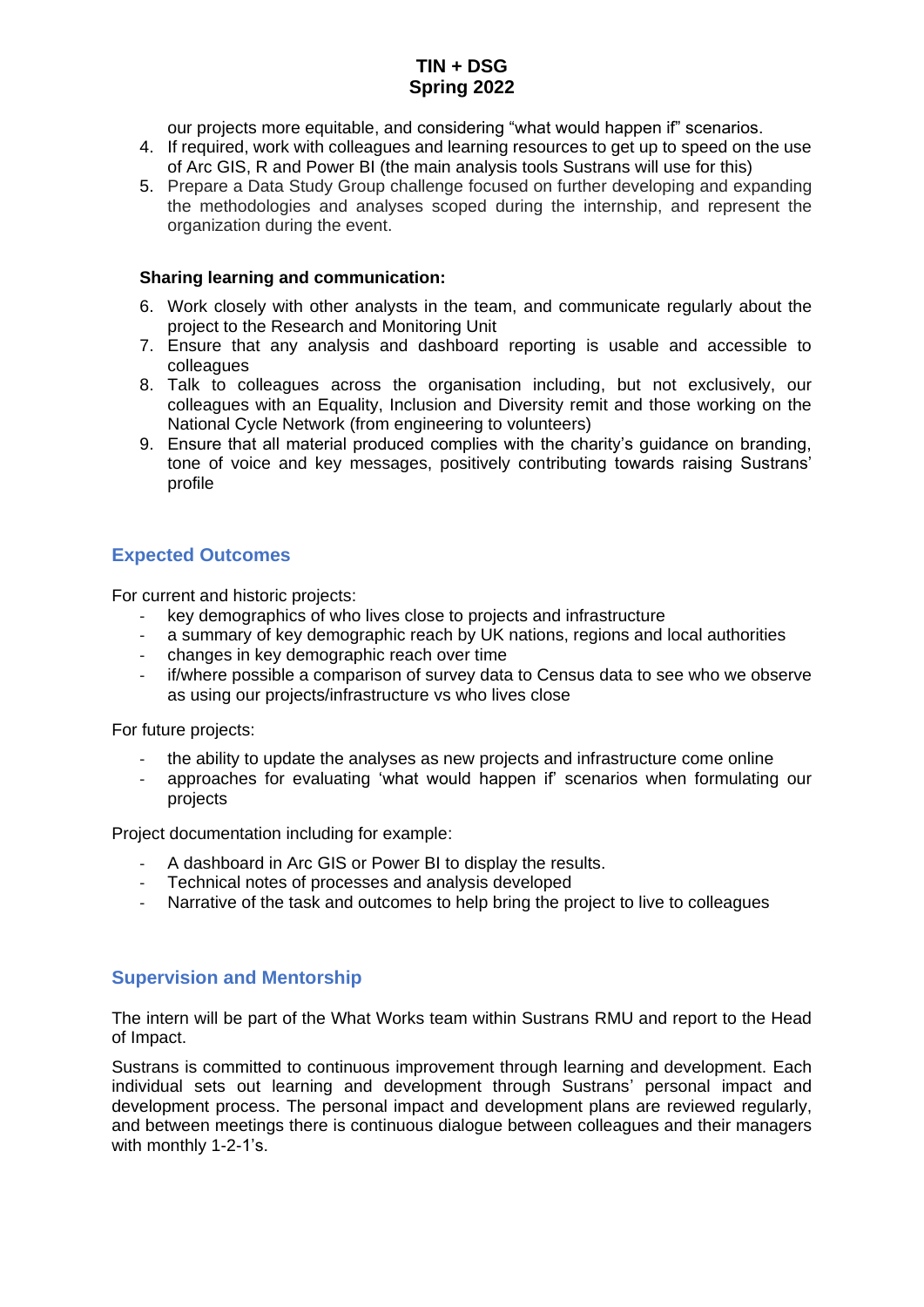### **Ideal Intern**

Sustrans aims to be a truly inclusive employer and welcome applications from people from all parts of the community, in particular from under-represented groups. Sustrans is committed to reducing inequality, valuing diversity and enabling inclusion.

|                                                                                               | <b>Application</b> | <b>Interview</b> |
|-----------------------------------------------------------------------------------------------|--------------------|------------------|
|                                                                                               |                    |                  |
| <b>Specific experience required</b>                                                           |                    |                  |
| Working with analysis tools such as R, Power BI and ArcGIS Online,<br>or willingness to learn | ✓                  | $\checkmark$     |
| <b>Project Management</b>                                                                     |                    | $\checkmark$     |
| <b>Skills and Abilities</b>                                                                   |                    |                  |
| Managing and working with large datasets, spatial and non-spatial                             | $\checkmark$       | $\checkmark$     |
| Analysing complex datasets and presenting findings                                            | ✓                  | $\checkmark$     |
| Writing and maintaining metadata for managing datasets                                        |                    | $\checkmark$     |
| Ability to work flexibly, as part of a team                                                   |                    | ✓                |
| Excellent communications skills (general, written, verbal)                                    | ✓                  | $\checkmark$     |
| Simplifying technical documentation for a wide audience                                       | ✓                  | $\checkmark$     |
| Specific knowledge required                                                                   |                    |                  |
| Understanding of best practice in data analysis and dashboard<br>reporting                    | $\checkmark$       | $\checkmark$     |
| An interest in and commitment to Sustrans' vision, mission and values                         | $\checkmark$       | ✓                |

### **Internship Logistics**

The intern will be able to utilise flexible hybrid working opportunities with the majority of Research and Monitoring Unit colleagues based in Edinburgh, Newcastle, Belfast, London and Bristol. There are office 'hubs' across the UK with colleagues based in Cardiff, Peterborough, Leeds, Nottingham, and Manchester. Our hybrid working policy welcomes the Intern to work in the way that suits them best, this could mean attending one of our main offices on most working days or only visiting an office occasionally.